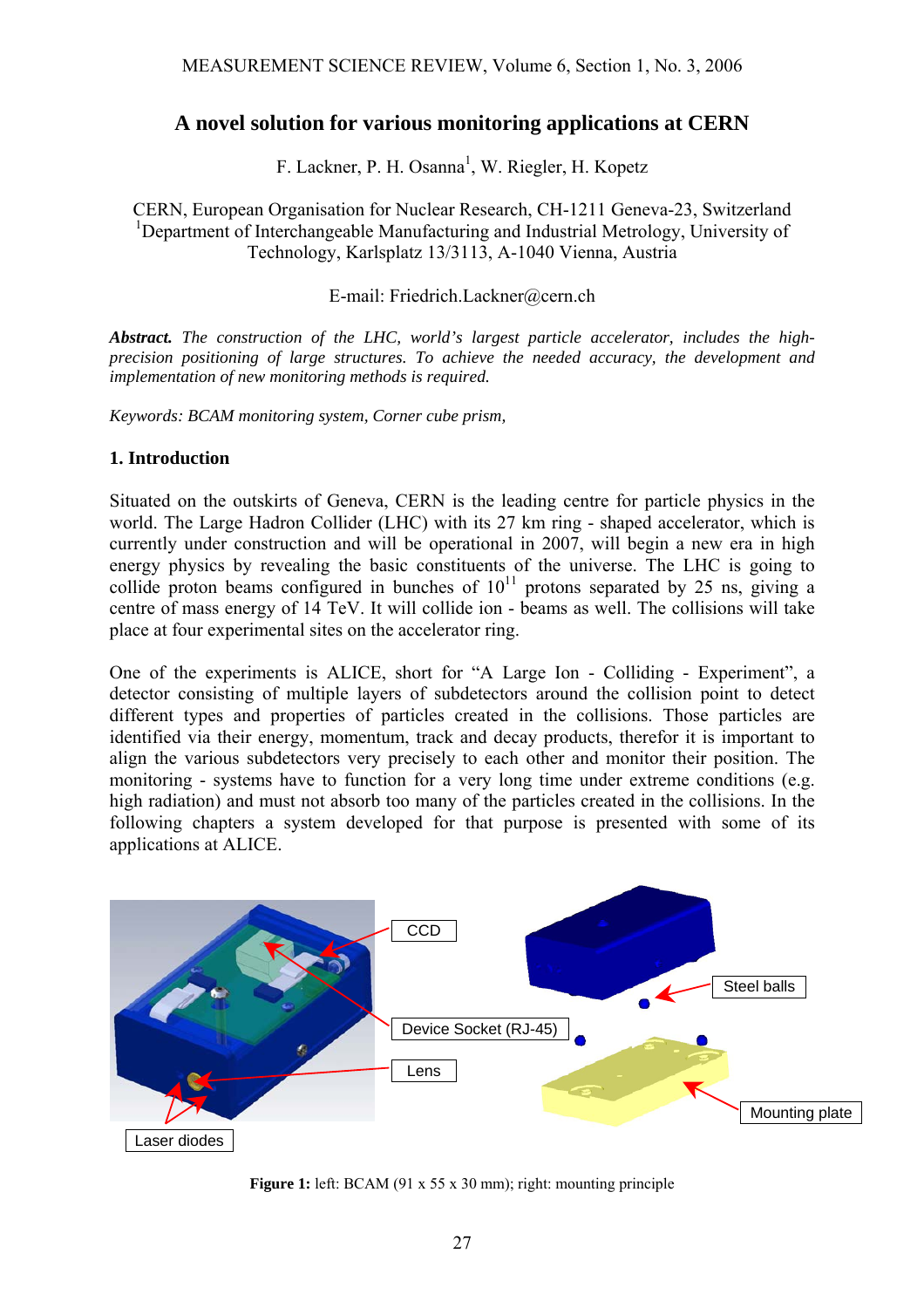## **2. The BCAM-System**

The BCAM (Brandeis CCD Angel Monitor) (Figure 1) [1] is a simple optical device which has been developed by Brandeis University for one of the LHC experiments. It consists of an electronic camera and a pair of light sources, all integrated into a single enclosure kinematically mounted on three steel balls.

The camera contains a CCD (Charge Coupled Device) image sensor and a lens with a focal length of 72 mm. Its field of view is 40 mrad horizontally and 30 mrad vertically to its mounting plane. The CCD provides an array of 344 by 244 pixels, serving as a two dimensional coordinate system. A pixel measures 10 µm square. The light sources of the BCAM are red laser diodes, treated as being point - like. Each laser transmits at 650 nm in a rectangular cone that measures 75 mm by 25 mm on a screen at a distance of 100 mm from the BCAM. Lasers and CCDs can be controlled via an RJ - 45 socket.

The centres of the steel balls on which the BCAM is mounted define a local BCAM coordinate system. All relevant BCAM - parameters, like e.g. the centre of the lens or CCD rotation, can be related to this local coordinate system by a calibration procedure. Thus one only needs to know the position of the centres of the steel balls in a global coordinate - system to know position and orientation of the BCAM - coordinate system.

The standard setup for a BCAM measurement contains two BCAMS, BCAM A looking at BCAM B. Flashing the light sources of BCAM A yields two light spots on the CCD of BCAM B. When A moves, the light spots on the CCD move as well. Knowing the spot movement on the CCD and the focal length of the BCAM, one can calculate the angular movement of A. If the distance between the light sources of A is known, the distance between the two BCAMs can be calculated as well.

The BCAM is connected to a driver board with a TCP/IP interface that can be connected either directly to a PC or to the internet via a network plug. The BCAMs can be connected to the driver either directly or via a multiplexer that connects up to ten BCAMs. With the driver supplying all the connected devices with power, the BCAM system is a stand alone data acquisition system connected to the rest of the world through the driver's Ethernet socket [2].

The angular resolution of a BCAM is 5 urad. The resolution when measuring a small angular separation, this including two consecutive angle - measurements, is therefor 7 urad. This limit is given by the errors of the calibration. In addition to the measurement of the relative angle of two BCAMs, the relative distance of two cameras is given by the separation of the light spots on the CCD. The accuracy of this measurement depends on the distance D between the light spots and the camera according to dx.

$$
dx = \frac{5 \cdot 10^{-6} \cdot D^2}{16}
$$

As an example, at a distance of 1 m the accuracy is 0.3125 mm.

### **3. Applications**

**ALICE - Spaceframe.** The subdetectors of the ALICE - Detector are held in place by a structure called 'Spaceframe' (Figure 2). It has a cylindrical 18 - sided geometry with a length and diameter of 8 m. The weight of all the subdetectors, about 80 tons on the whole, will deform the Spaceframe. For obvious reasons these deformations have to be monitored.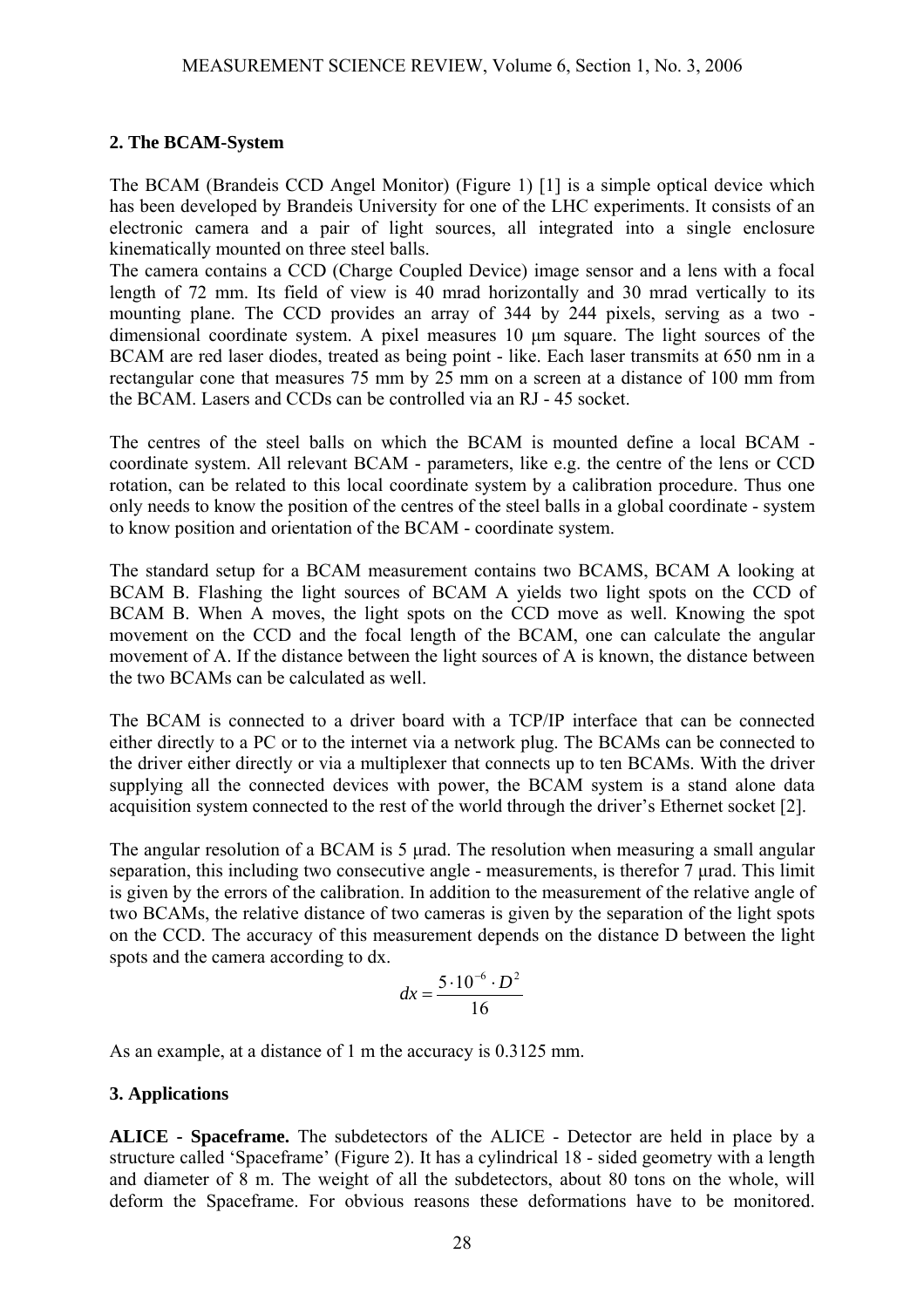Simulations have shown that deformations will only happen in a plane perpendicular to the axis of the Spaceframe. The 18 corners of the Spaceframe will show up to 5 mm relative movements according to the simulations. The Spaceframe Monitoring System has to determine all the positions of the corners to an accuracy of better than 500 µm. The BCAM system is implemented by fixing a mounting plate with two BCAMs on each corner. By measuring the relative angles of all BCAMs the 18 internal angles of the Spaceframe are monitored.



**Figure 2: ALICE - Spaceframe**

**Detector - Monitoring.** In particle physics experiments it is necessary to monitor the position of all subdetectors [5] with high accuracy. One way of realising this task is to put one BCAM on the subdetector and one BCAM on an external reference point. Since some detectors are to fragile to carry a BCAM and since space is usually limited, a novel solution is required. The idea is to mount a BCAM on the external reference point and a reflecting mirror on the subdetector. Using a corner cube prism instead of a plane mirror eliminates the sensitivity to rotations of the mirror. Tests results for this application are presented in the next section.

### **4. Test results for mirror application**

The tests were done in a cleanroom with a standard BCAM (one CCD) and one corner cube prism made of BK7.

BCAM - Corner cube test alignment.

- Initial distance corner cube BCAM: 820 mm
- Adjusting plate movement precision: 1 um
- Measured distance: 20 mm
- 10 measurements for each  $0.5$  mm = 410 values/test
- Corner cube diameter: 15 mm

The following diagrams present two of several results about the correlation between corner cube prism movements with respect to the BCAM. Figure 3 shows the averaged distance between the two spots on the CCD during a longitudinal corner cube prism movement with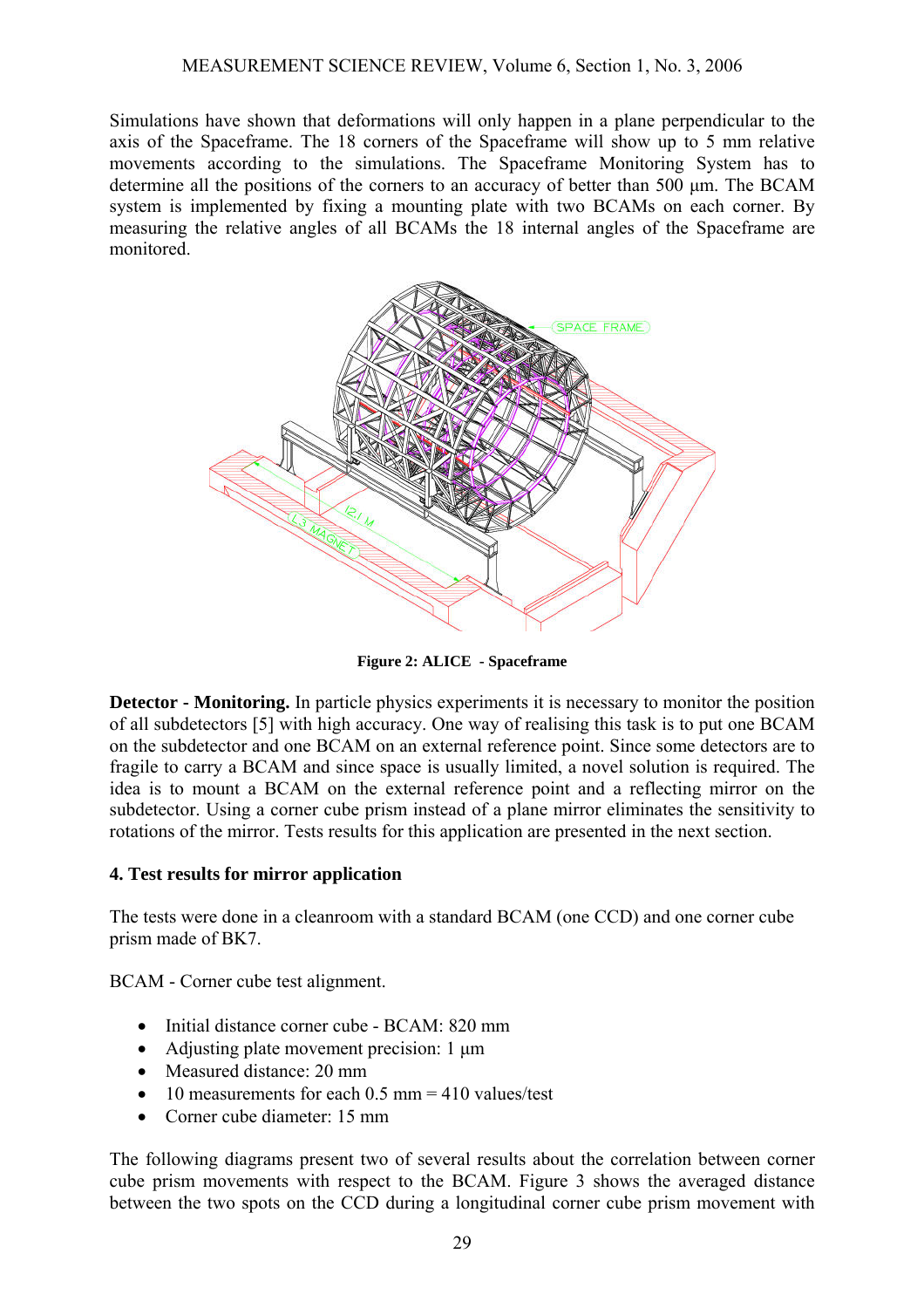respect to the BCAM. This function shows linar behavior. The residuals of the linear fit have a standard deviation of  $\sigma$  = 0.204389 μm resulting in a measurement accuracy dx = 250 μm. The LWDAQ software settings [1] for this test were the same as for the standard two BCAM alignment.



**Figure 3: Longitudinal corner cube prism movement** 

Figure 3 shows the averaged x and y spot positions on the CCD after a transverse corner cube prism movement with respect to the BCAM. The spot properties are almost constant and the output function represents a linear correlation. For the measured distance the spot intensity is satisfactory. The residuals of the left spot have a standard deviation of  $\sigma_1 = 0.318111$  µm giving an accuracy of  $dx_1 = 4.379548$  µm. The residuals of the right spot have a standard deviation of  $\sigma_2$  = 0.28528 µm giving an accuracy of  $dx_2$  = 3.9218 µm.